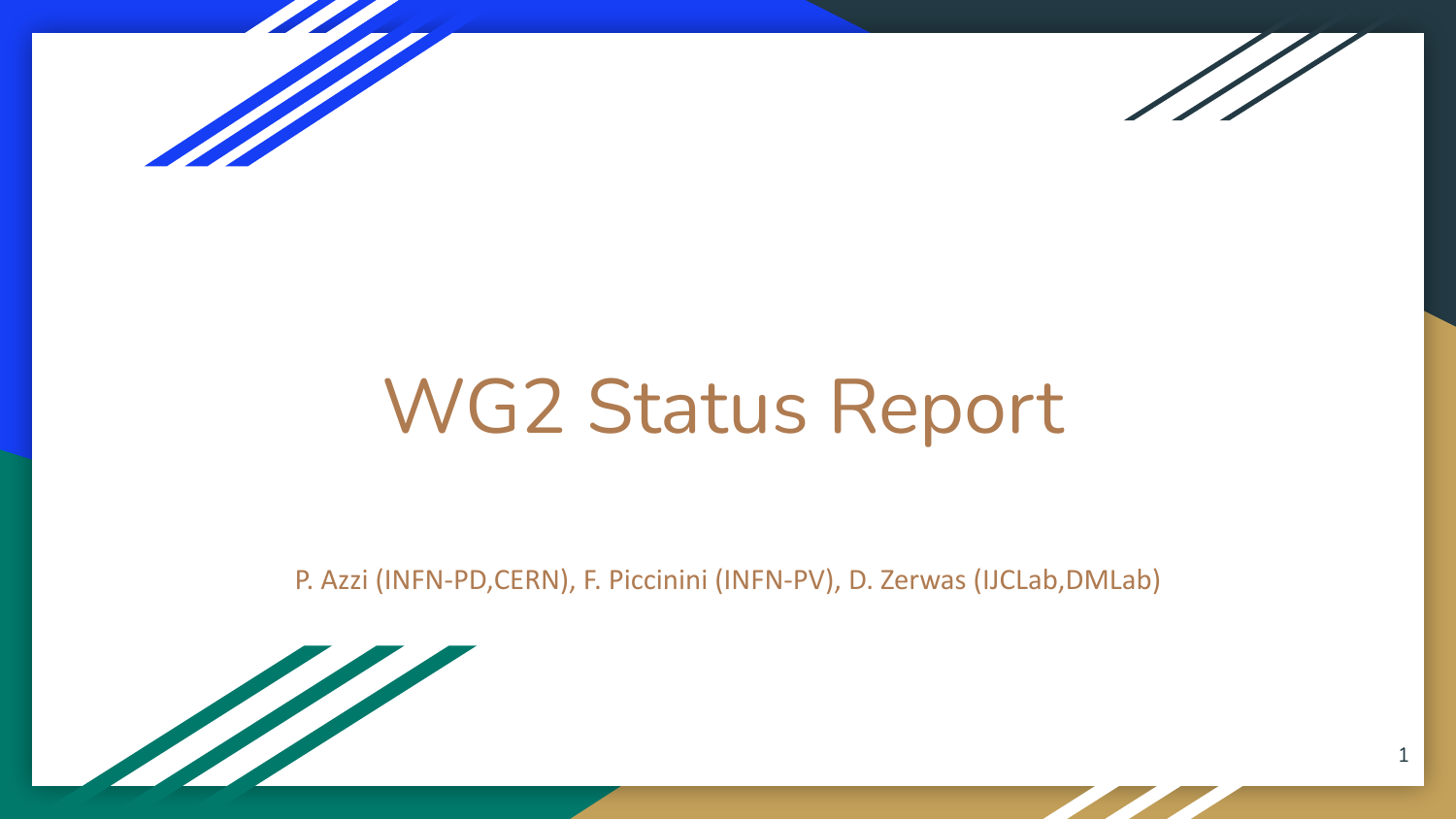# ECFA statement July 2020

ECFA recognizes the need for the experimental and theoretical communities involved in physics studies, experiment designs and detector technologies at future Higgs factories to gather. ECFA supports a series of workshops with the aim to share challenges and expertise, to explore synergies in their efforts and to respond coherently to this priority in the European Strategy for Particle Physics (ESPP).

Goal: bring the entire e<sup>+</sup>e<sup>-</sup> Higgs factory effort together, foster cooperation across various projects; collaborative research programmes are to emerge

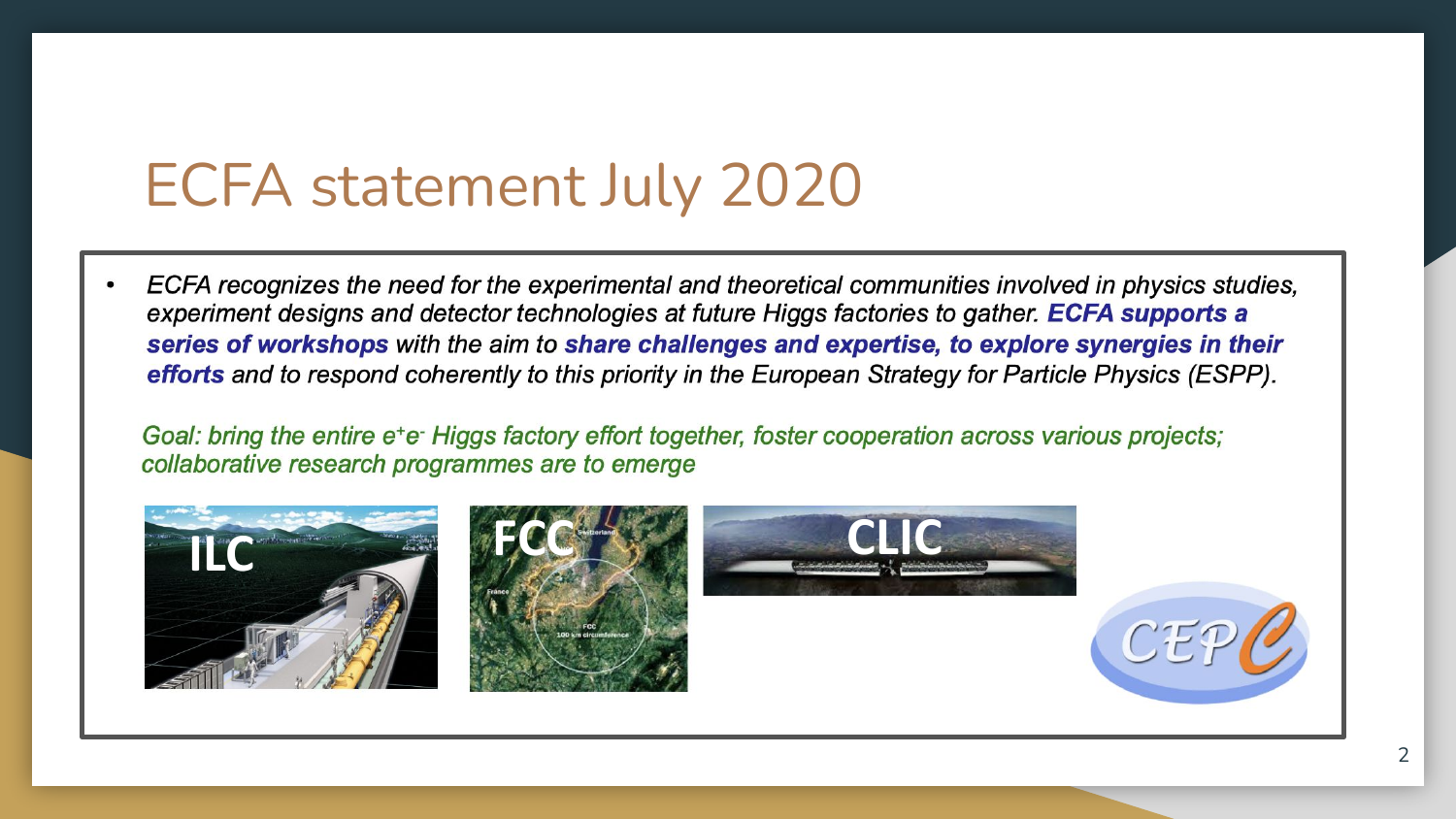### Recommendations from the IAC

- Extension to include electroweak and top factory
- **Extend the physics studies (w.r.t studies of European Strategy update (EPPSU)), where relevant** (not all completed at time of EPPSU), however, focus on e<sup>+</sup>e-potential  $\rightarrow$  no discussion of pros and cons of various machines or alternatives to e<sup>+</sup>e Higgs factories
- Understand better the interplay between (HL)-LHC and an e<sup>+</sup>e<sup>-</sup> Higgs/EW/Top factory
- Development of **common tools** important (software, simulation, fast simulation, ...)
- Development of common analysis methods of high interest
- **Exploit synergies, discuss challenges, do not restrict to common items**
- Need for theoretical accuracy and MC generator improvements ...
- 

WG1 Physics Potential Managet MG2 Physics Analysis Methods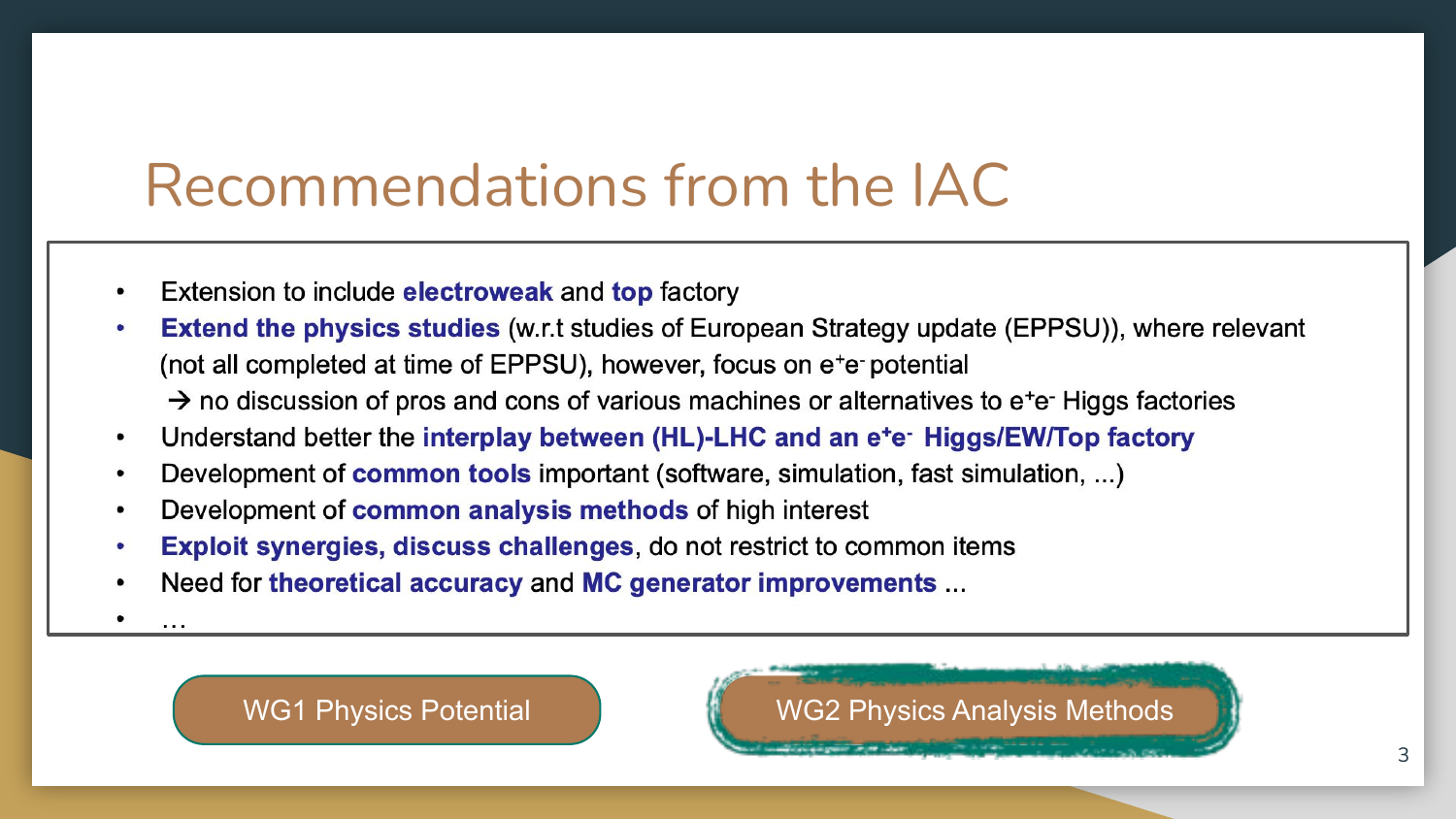# What is WG2? | . Monte Carlo generators for e+e- precision

### **GENERATORS**

### **SIMULATION**

### **RECONSTRUCTION**

### ALGORITHMS & TOOLS

### SOFTWARE ECOSYSTEM

- EW, Flavour, Higgs, and top physics,
- **Luminosity measurements**
- Fast simulation and the limitations of such techniques
- **Full Simulation**
- Track and vertex reconstruction algorithms
- Jet algorithms / jet reconstruction
- Particle-flow reconstruction and global event description
- Requirements on particle identification
- Flavour tagging algorithms
- Importance of timing information
- Constrained fit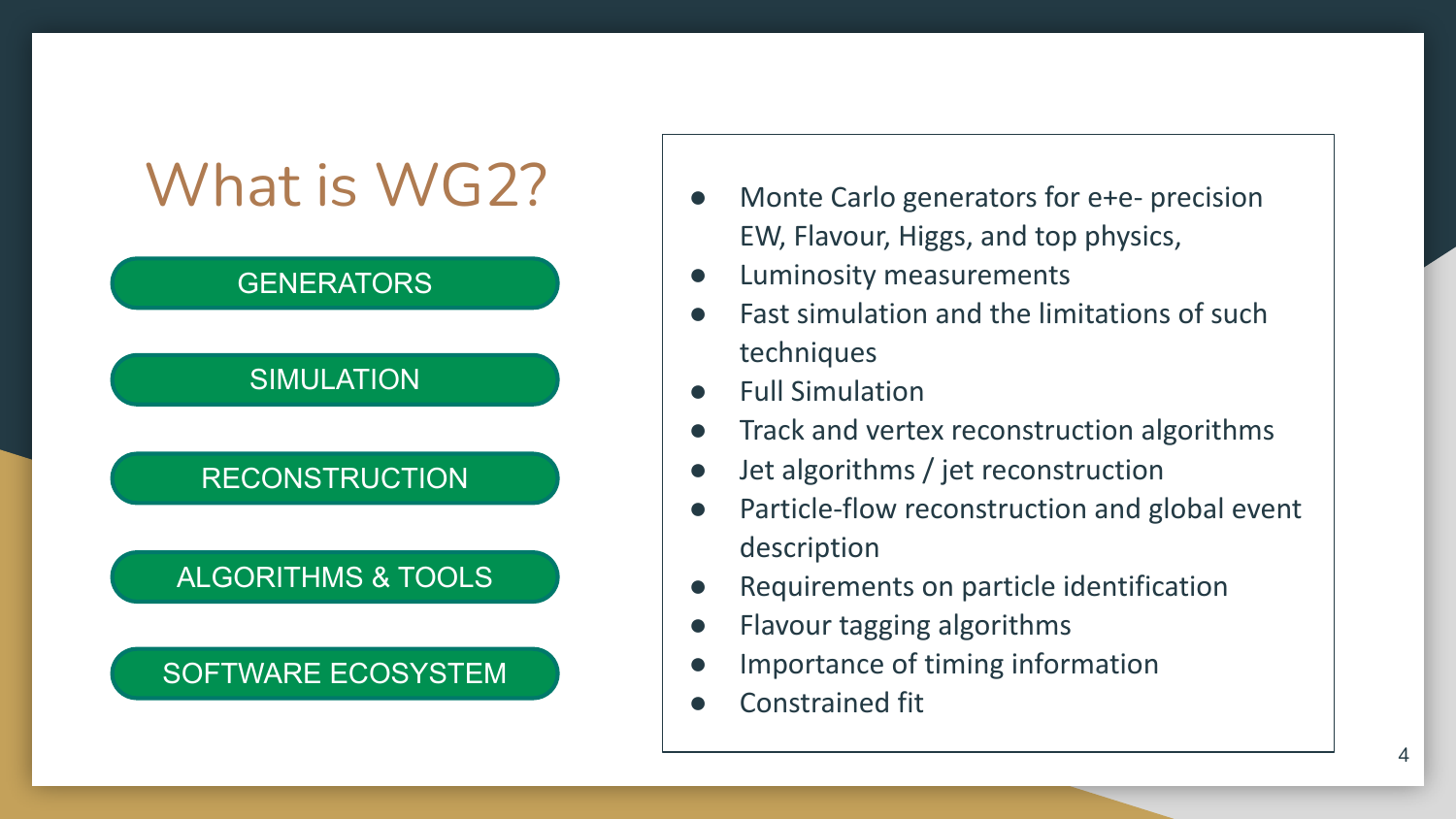# Why a WG2?

- **● Take stock** of the current status of development of the various items:
	- From the different lepton collider communities
	- From the LHC experience
- **Recognise** the overall needs for the precision/sensitivity of the future measurements from ee colliders (common and specific) through discussion and exchange
- **● Help** satisfy those needs triggering and/or following up work in the specific communities
- Efficiently **apply** the latest tools and information for the benefit of all in a common software ecosystem for the future (key4hep)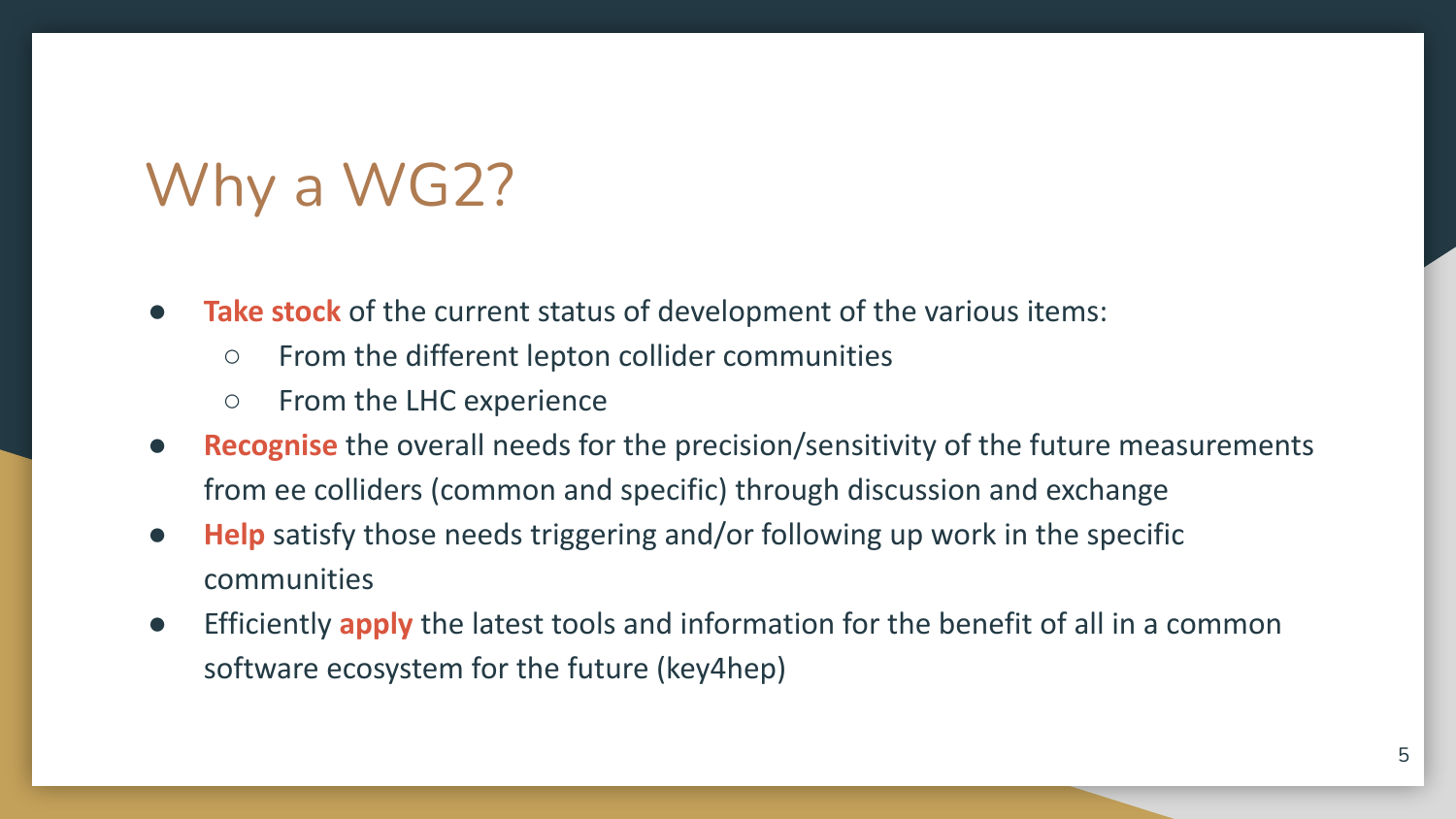# How to accomplish the plan?

- Topical workshops
- Collecting experts in the same room
- Preparing the Agenda with questions and objectives in mind to guide the discussion
- Follow-up meetings on technical aspects

- **● Possibility to openly discuss technical issues in a constructive atmosphere.**
- **•** Engaging the interest of LHC (or other) colleagues into the future e<sup>+</sup>e<sup>-</sup> projects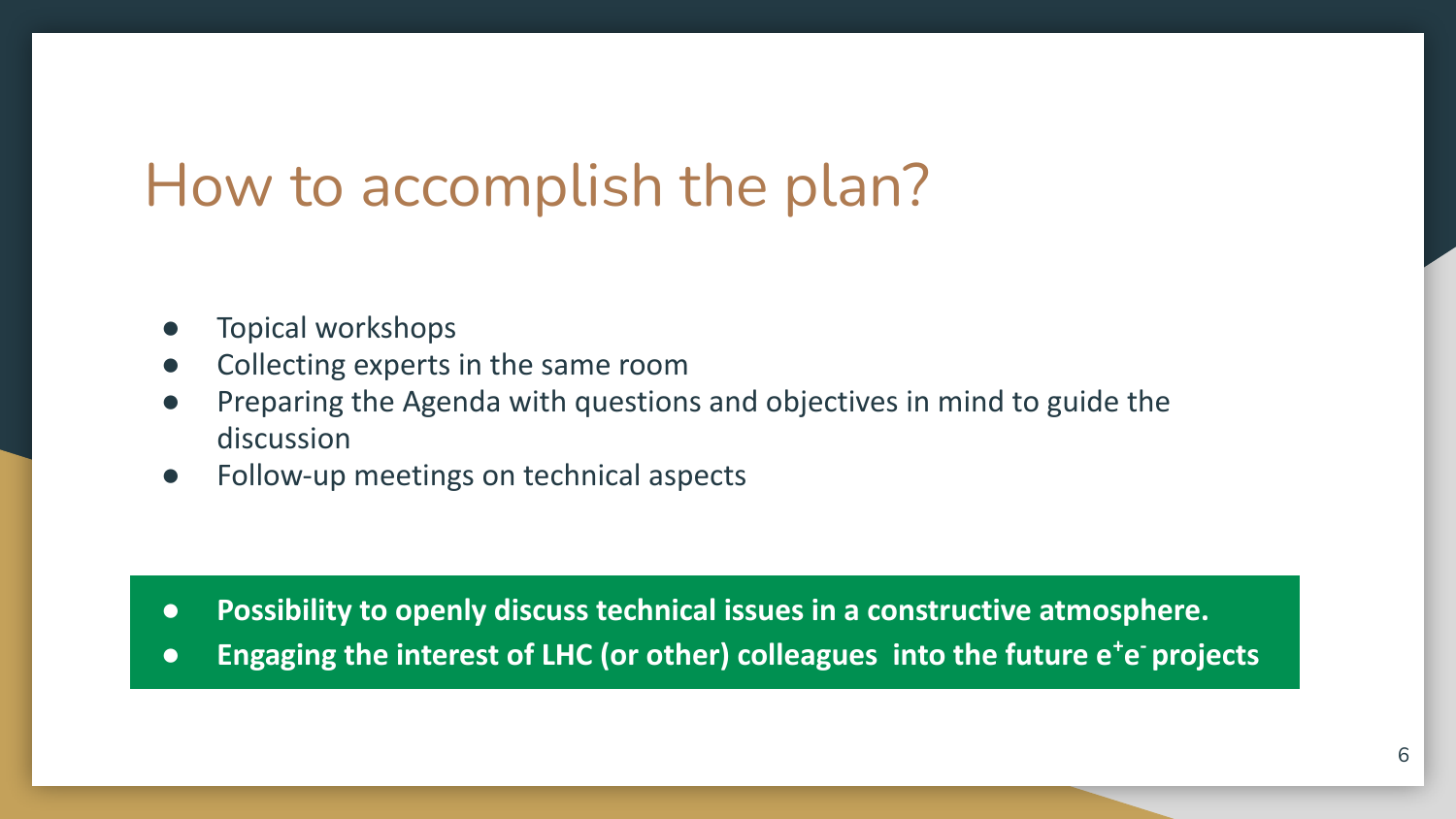# Software Ecosystem - Key4HEP

Create a software ecosystem integrating in optimal way various software components to provide a ready-to-use full-fledged solution for data processing of HEP experiments

- KEY4HEP federates FCC, ILC, CLIC, CEPC and other experiments
- In use or medium term migration plan
- Supported by R&D efforts (AIDA, CERN EP etc.)
- WG2 will build on this effort

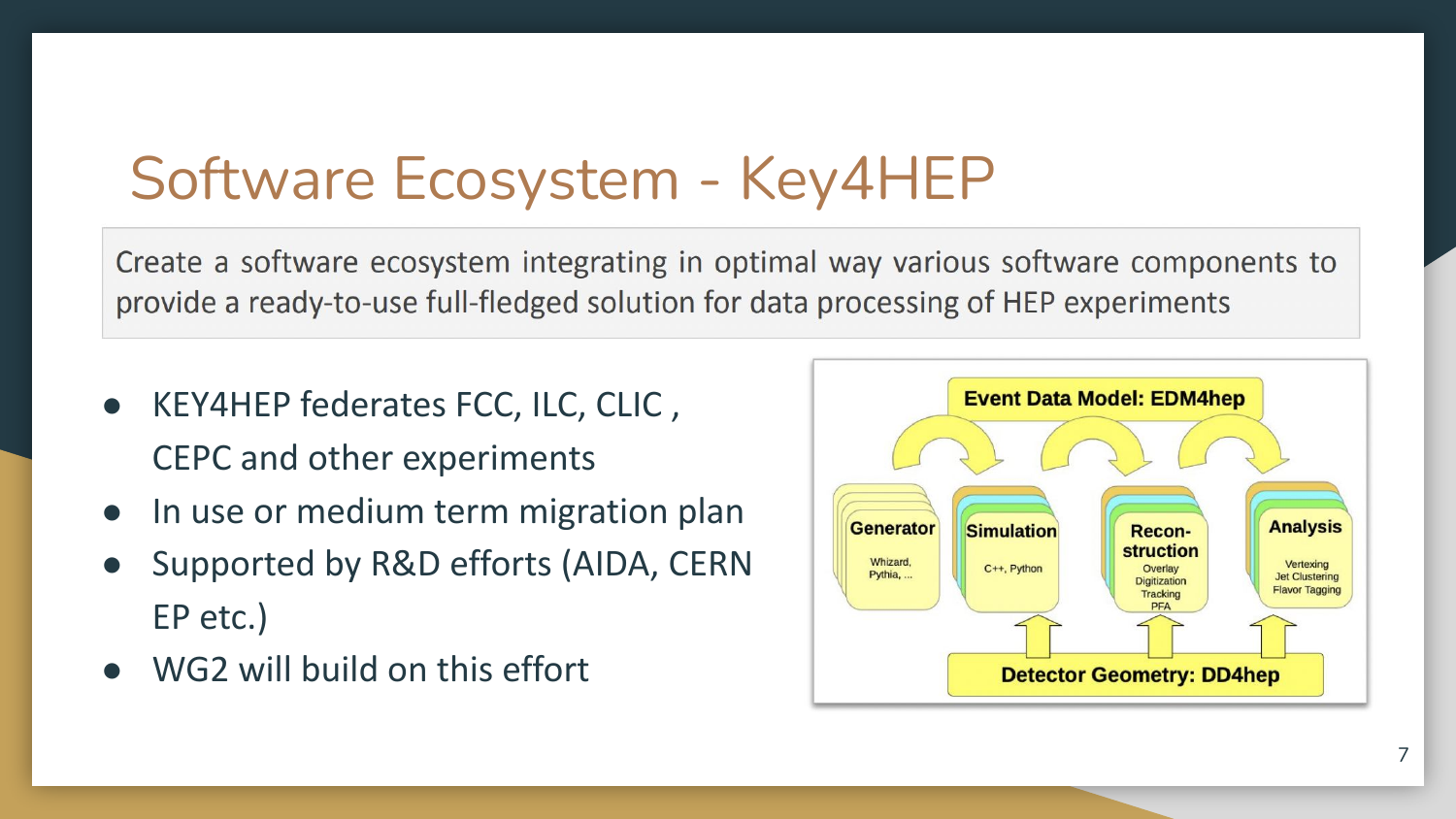● Crucial connection with software ecosystem experts representing the different experiences and needs

Frank Gaede (Desy) ILC Gerardo Ganis (CERN) FCC André Sailer (CERN) CLIC

Typical workflows to support

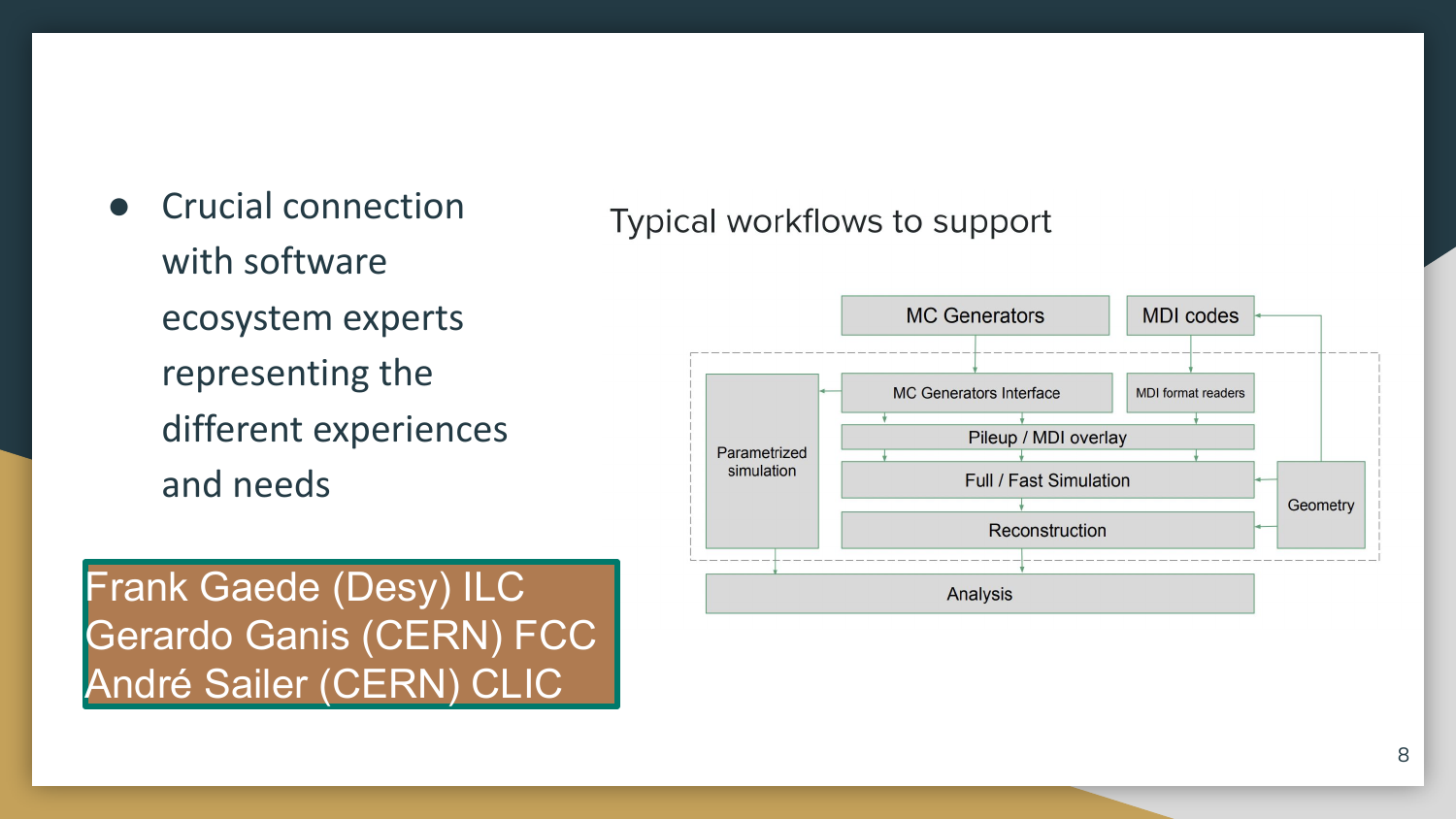# Generator TWS - Day1 - Taking Stock

#### **Plans of generator groups from:**

- PYTHIA
- HERWIG
- SHERPA
- Madgraph5 aMC@NLO
- KKMC/BHLUMI
- WHIZARD
- Powheg
- BabaYaga
- **Geneva**

#### **Special codes**

- Guinea Pig
- CIRCE
- Photos/Tauola/ **TauSpinner**

#### **Other activities:**

- HEP-SF
	- optimization

#### **Take home message:**

- Performance improvements (multithreading, GPU, vector CPUs usage etc) ongoing
- Physics developments (photons  $\bigcirc$ )
- Common physics questions discussed
- Need consistent treatment of Beamstrahlung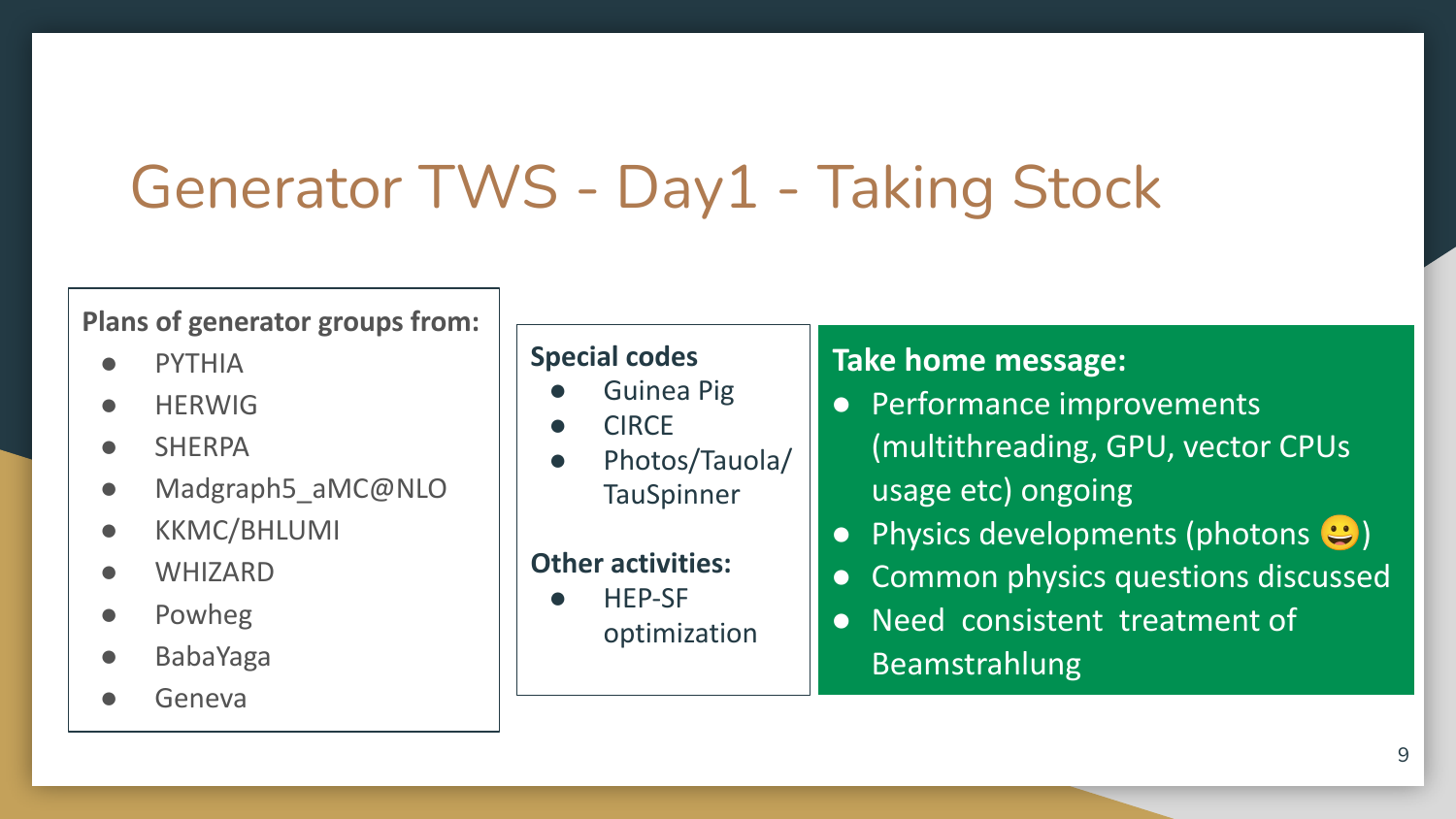# Generator WS - Day2 - Interface

#### **Interface generators-Software**

#### **Ecosystem:**

- key4Hep
- EDM4HEP
- HepMC

#### **Production Experience:**

- feedback from ILC and CLIC
- feedback from FCC-ee
- feedback from LHC

### **Main points:**

- Data models discussion (HepMC,EDM4HEP,..)
- Lessons learned from LHC experience:
	- Big productions need care
	- Communication with authors essential
	- Performance (for LHC) still an issue
- Benchmarks: important topic that will need follow-up meeting(s) also including WG1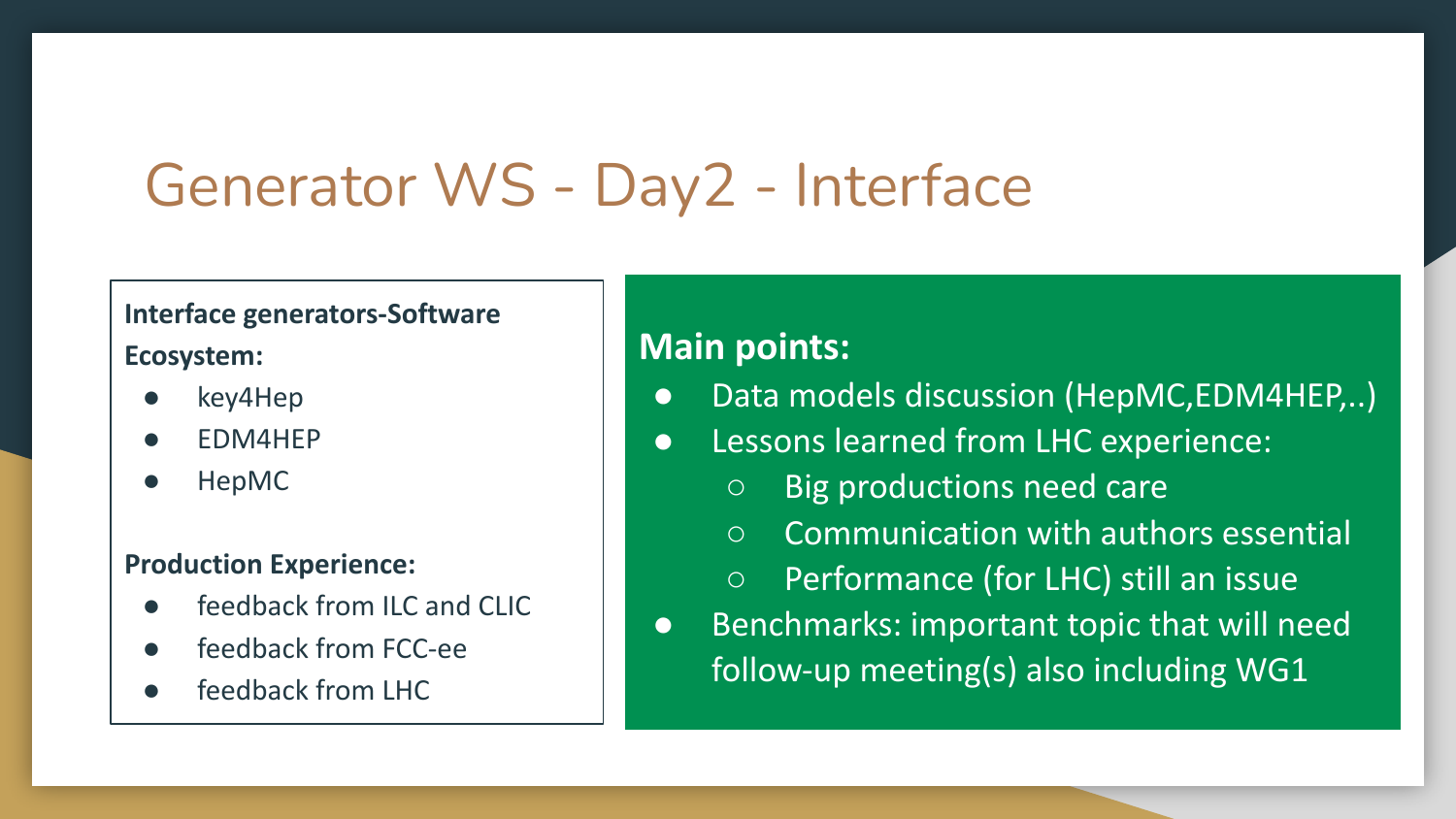# Generator Topical WS - Next steps

#### **Contacts for generators identified:**

- PYTHIA: Ilkka Helenius
- HERWIG: Simon Plaetzer
- SHERPA: Alan Price
- Madgraph5\_aMC@NLO: Stefano Frixione
- KKMC: Staszek Jadach
- Tauola et al: Zbigniew Was
- WHIZARD: Juergen Reuter
- Powheg: Emanuele Re
- BabaYaga: Carlo Carloni Calame
- Geneva: Simone Alioli
- Guinea Pig: Daniel Schulte
- Circe: Thorsten Ohl

#### **Strategy:**

- CONTACTS for efficient communication
- TOPICAL Workshops to identify issues
- FOLLOW-UP of open questions in seminar-like settings
- TASK-FORCE to be setup to address questions not solvable in a single go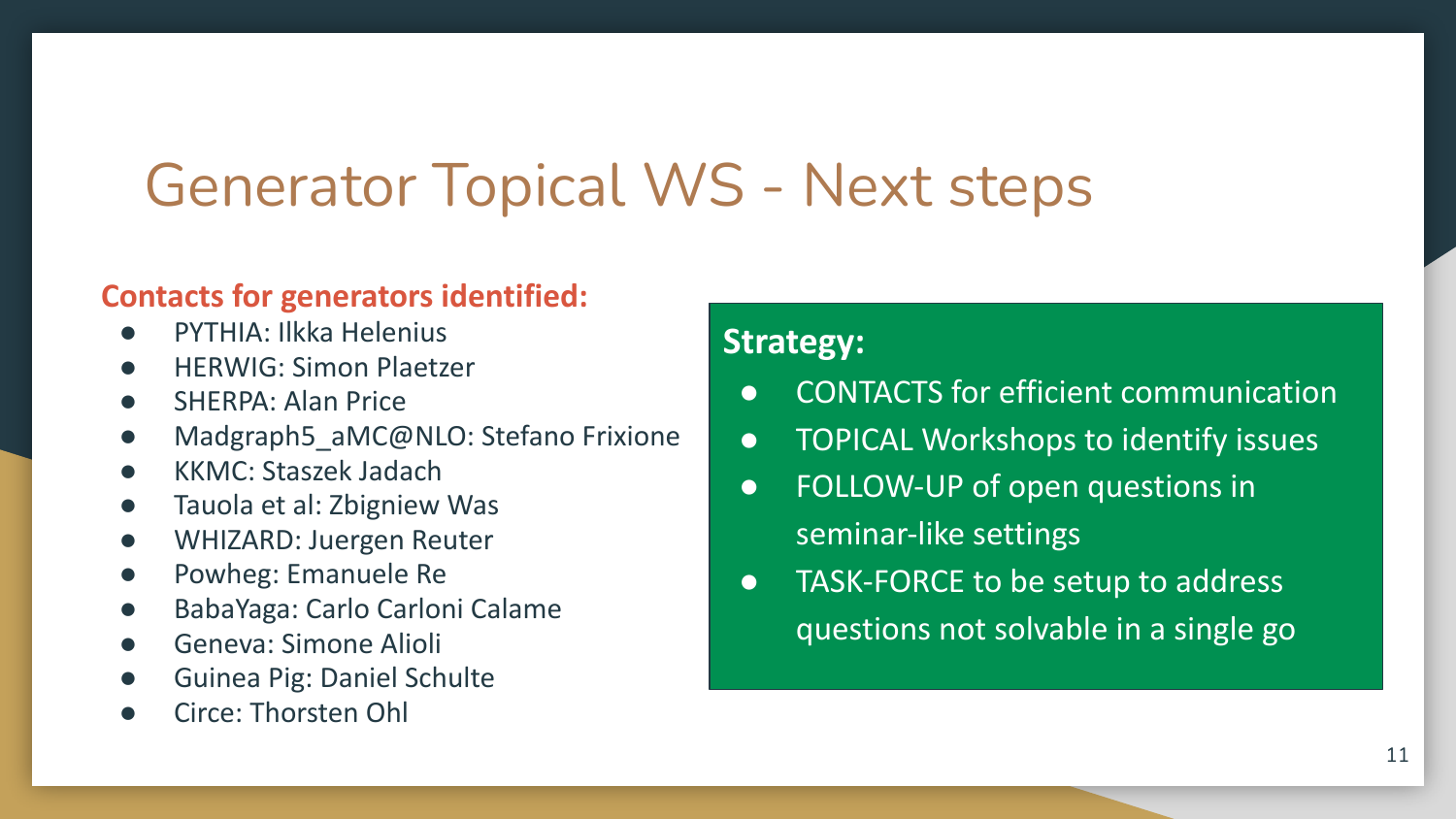# Work Plan

### **Topical Meetings (1-2 days)**

- Generators Topical Workshop, 9-10 November 2021 @CERN (Hybrid)
- Simulation Topical Workshop, 1-2 February 2022 @Padova (Hybrid)
- Reconstruction Topical Workshop, XX Spring 2022 @? (Hybrid)
- Followup Generator Workshop, before summer 2022 (Hybrid) (proposal by Siegen to be discussed)

### **Follow-up Seminar-Style Meetings (half-day):**

- Beam Issues, January (Zoom)
- Interface Generator-KEY4HEP, TBA (Zoom)
- Generator Benchmarks, TBA *content to be defined with WG1*